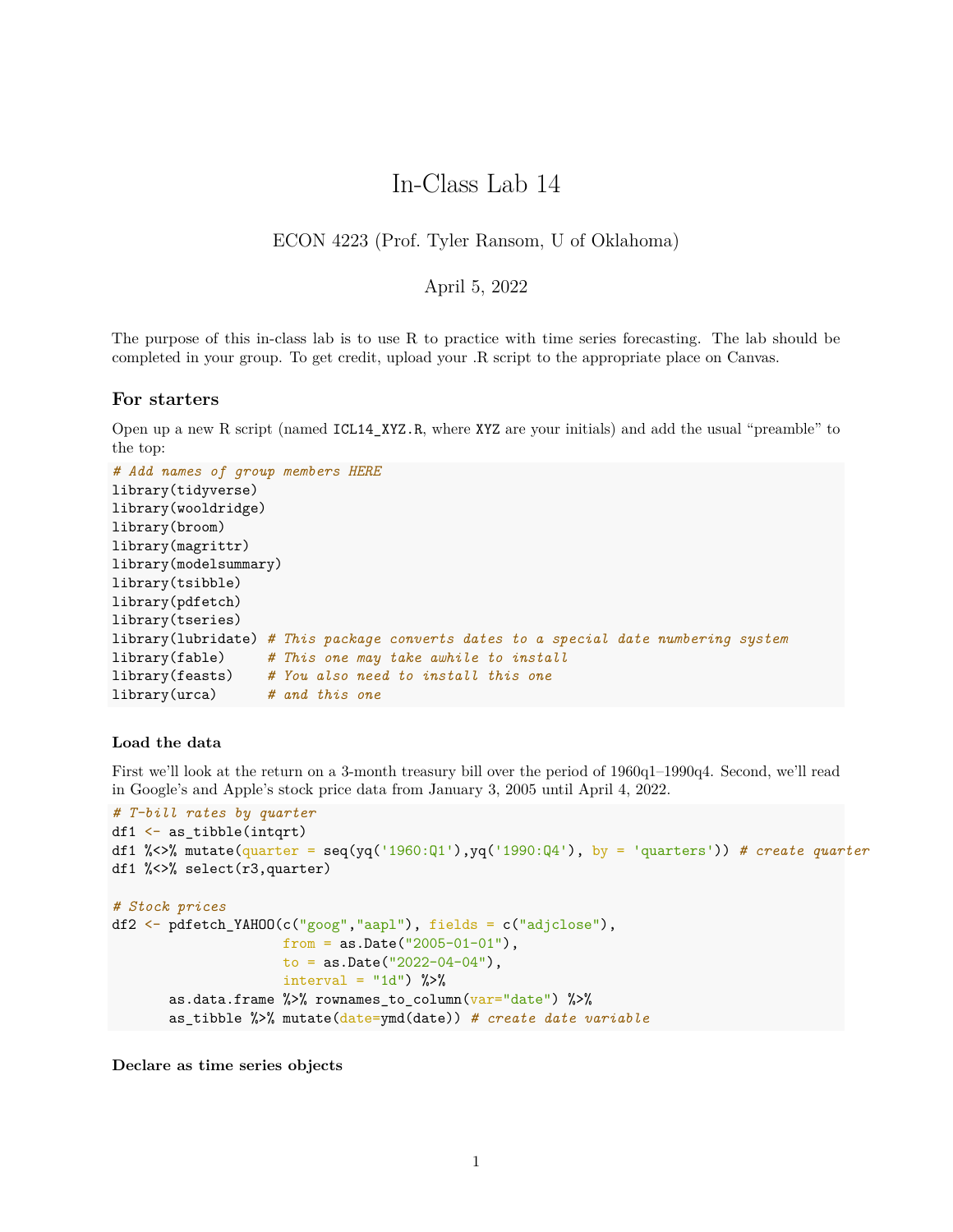```
df1 %<>% as_tsibble(index=quarter)
df2 %<>% as_tsibble(index=date) %>% # aggregate from daily to weekly
          index_by(year_week = yearweek(date)) %>%
          summarize(goog = mean(goog, na.rm=TRUE),
                    aap1 = mean(aap1, na.rm=TRUE)
```
## **Plot time series data**

Let's have a look at the 3-month T-bill return for the US over the period 1960–1990:

```
autoplot(df1) + xlab("Year") + ylab("T-bill return")
```
## Plot variable not specified, automatically selected `.vars =  $r3$ `

And now the Google adjusted closing price:

autoplot(df2) + xlab("Year") + ylab("Price")

## Plot variable not specified, automatically selected `.vars = goog`

## **Testing for a unit root**

Let's test for a unit root in each of the time series. The way to do this is the Augmented Dickey-Fuller (ADF) test, which is available as adf.test() in the tseries package.

The function tests  $H_0$ : Unit Root,  $H_a$ : Stationary.

```
adf.test(df1\r3, k=1)
adf.test(df2$goog, k=1)
```
## Warning in adf.test(df2\$goog,  $k = 1$ ): p-value greater than printed p-value

adf.test(df2\$aapl, k=1)

## Warning in adf.test(df2\$aapl,  $k = 1$ ): p-value greater than printed p-value

1. Which of these time series has a unit root, according to the ADF test? Explain what the consequences are of analyzing a time series that contains a unit root.

#### **Estimating AR(1) models**

To alternatively examine the unit root, we can estimate  $AR(1)$  models for each series:

```
est.tbill \leftarrow \text{lm}(r3 - \text{lag}(r3,1)), data=df1)
est.goog \leq lm(goog \sim lag(goog, 1), data=df2)
est.aapl \leftarrow lm(aapl \sim lag(aapl, 1), data=df2)
```
modelsummary(list(est.tbill,est.goog,est.aapl))

2. Are the  $R^2$  values from these estimates meaningful?

## **Forecasting**

Now let's use our time series data to forecast future stock prices. First, we should create a shortened version of the time series so we can compare our forecast to actual data:

```
df2.short <- df2 %>% filter(year_week<yearweek("2022-01-01"))
```